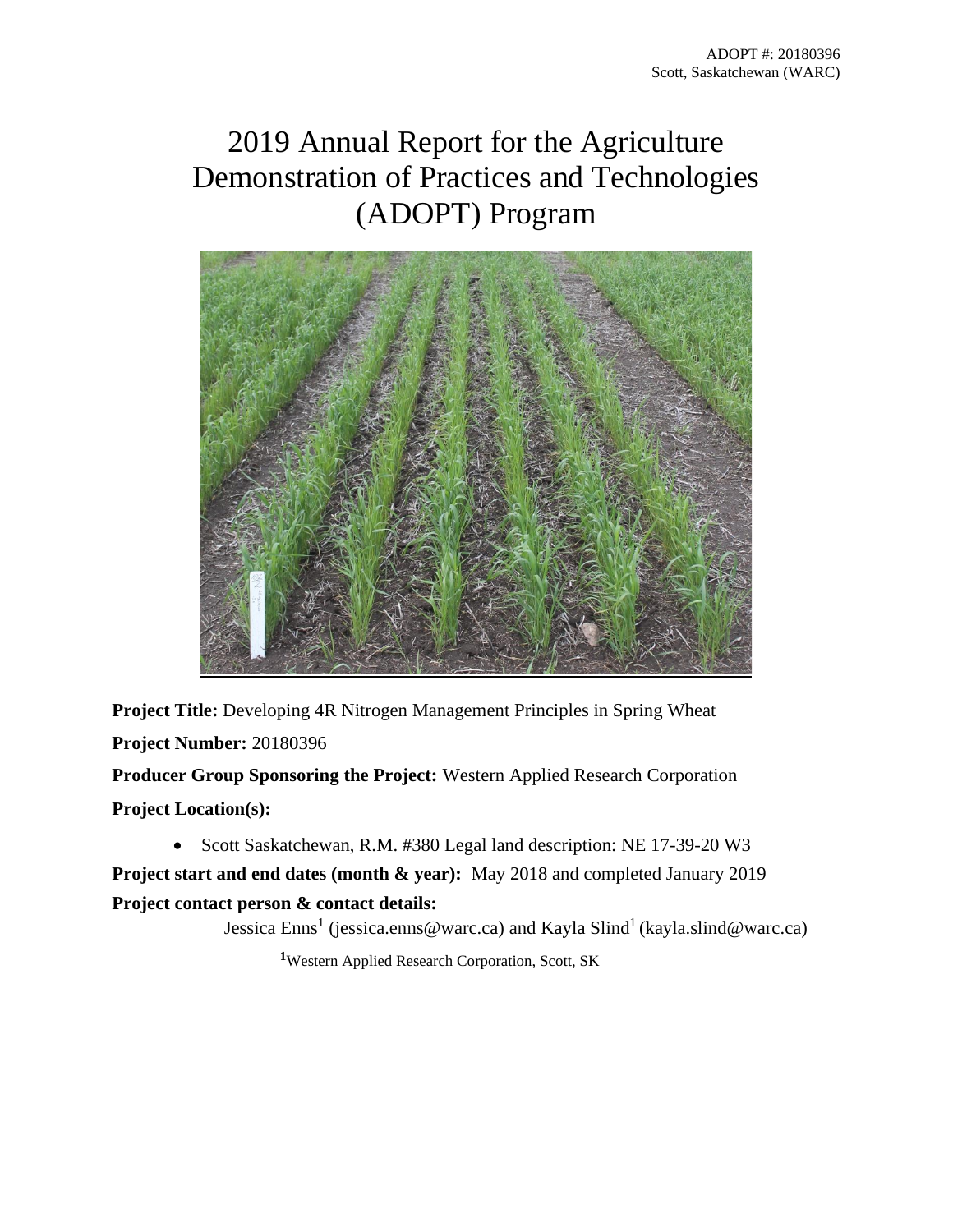# **Objectives and Rationale**

#### **Project objectives:**

Developing Best Management Practices (BMPs) for nutrient applications has long been focused on the 4R principles which refer to using the: 1) right source, 2) right rate, 3) right time and 4) right placement. These factors are not necessarily independent of each other. For example, depending on the source, application times or placement options that would normally be considered high risk can become viable. The objective of this trial is to demonstrate the feasibility of various N management strategies and overall N rate response using spring wheat as a test crop. Nitrogen rates included in the demonstration will be adjusted for residual nitrate and range from nil to nearly double a conservative soil test recommendation. The management strategies will vary with regard to timing (fall versus spring), placement (surface broadcast versus in-soil band), and formulation (untreated urea, ESN®, Agrotain® treated urea, and SuperU®). The proposed demonstration encompasses all four considerations (source, rate, time and placement) for 4R nutrient management.

### **Project Rationale:**

Nitrogen (N) is commonly the most limiting nutrient in annual crop production and is often one of the most expensive crop nutrients, particularly for crops with large N requirements like high protein spring wheat. Most inorganic N fertilizers contain ammoniacal-N (i.e. anhydrous ammonia, urea) but some (i.e. urea ammonium-nitrate) also contain  $NO<sub>3</sub>-N - both$ forms are readily available for crop uptake but are also subject to unique and important environmental losses. Urea-based fertilizers initially convert to NH<sup>3</sup> which, in addition to potentially being harmful to seedlings, can be readily lost via volatilization before converting to  $NH<sub>4</sub>$  if on or near the soil surface. In contrast, under saturated conditions,  $NO<sub>3</sub>-N$  can be leached beneath the rooting zone or lost through denitrification as soil microbes seek alternate forms of oxygen and convert it back to  $N_2$  or  $N_2O$ . Such losses can not only result in substantial economic losses to producers but also lead to potential environmental harm such as ground/surface water contamination and climate change (i.e. N fertilizers are energy intensive to manufacture and  $N_2O$ is a powerful greenhouse gas).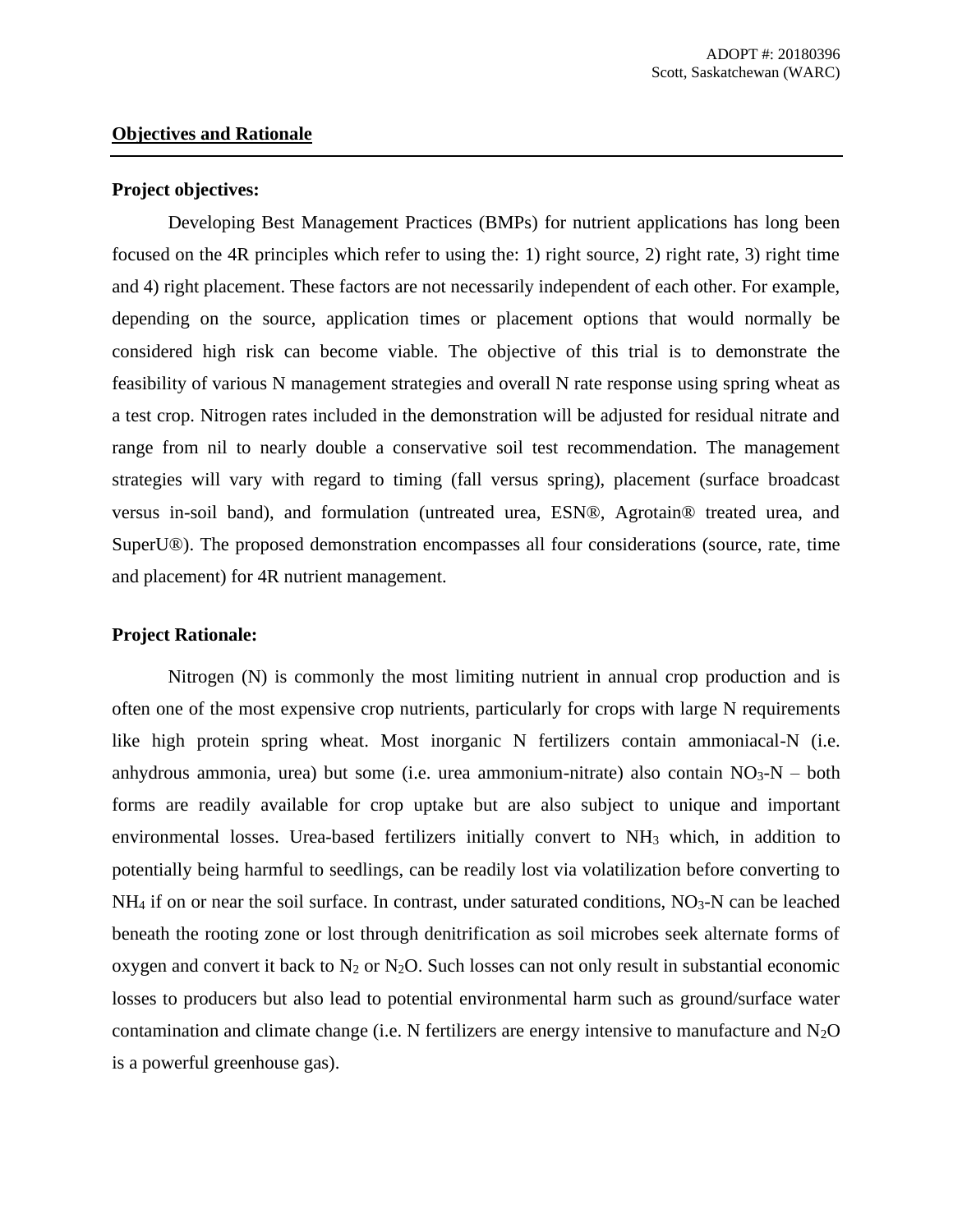Since the advent of no-till and innovations in direct seeding equipment, side or mid-row band applications and single pass seeding / fertilization quickly became the standard and most commonly recommended BMP for nitrogen. Side- or mid-row banding is effective with the major forms of N including anhydrous ammonia (82-0-0), urea (46-0-0) and urea ammoniumnitrate (28-0-0) and the combination of concentrating fertilizer safely away from the seed row and placing it beneath the soil surface dramatically reduced the potential for environmental losses while maintaining seed safety. Fall applications have always been popular, at least on a regional basis, in that fertilizer prices are usually lower and applying N in a separate pass can reduce logistic pressure during seeding when labor and time are limited. While fall applied anhydrous ammonia is always banded beneath the soil surface, granular products are more commonly surface broadcast as this tends to be much faster and less expensive than in-soil applications. With narrow seeding windows, large farm sizes, and higher fertilizer rates to consider, many growers are reverting to or considering two pass seeding/fertilization strategies. Despite certain inefficiencies, 2-pass seeding/fertilization systems are seen as a means of spreading out the workload and managing logistic challenges associated with handling large product volumes at seeding time. While the timing and/or placement associated with two-pass systems are usually not ideal, enhanced efficiency formulations (EEF) such as polymer coats (ESN), volatilization inhibitors (i.e. Agrotain) and volatilization / nitrification inhibitors (SuperU) can reduce the potential risks associated with applying N well ahead of peak crop uptake (i.e. fall applications) or sub-optimal placement methods (i.e. surface broadcast). Enhanced efficiency N products are more expensive than their traditional counterparts; however, this higher cost may be justified by the potential improvements in efficacy and logistics advantages of alternative fertilization practices. Even with banding there can be merits to EEF products as crop's may benefit from the delayed N availability under certain conditions and, when placed shallow into dry soils, volatilization losses can still occur.

This project is relevant to producers because, for many, there has been a movement back to two-pass seeding fertilization systems to increase efficiency at seeding. While we do not necessarily want to specifically encourage growers to revert to a two-pass seeding / fertilization system, it is vital for growers to have a certain amount of flexibility with respect to how they manage N on their farms. By demonstrating different N fertilization strategies according to the 4R principles and providing data on their efficacy relative to benchmark practices, we can help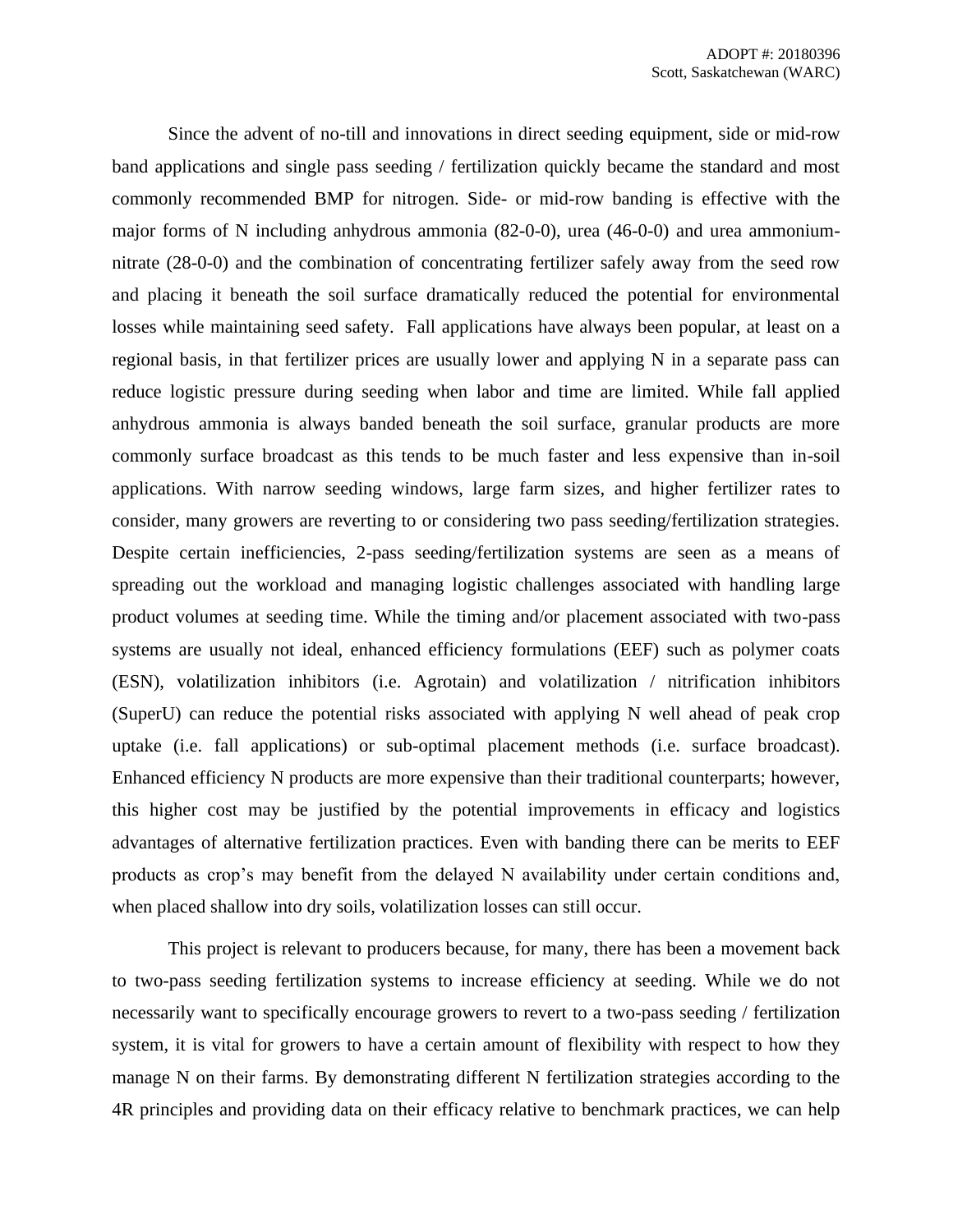farmers make better informed decisions while taking into consideration both the advantages and disadvantages of some of their options. Spring wheat is an ideal candidate for this project since it is a rotationally and economically important field crop throughout all of Saskatchewan and sensitive to N management with regard to both grain yield and protein.

# **Methodology and Results**

# **Methodology:**

A field demonstration with CWRS AAC Brandon spring wheat was established in the spring of 2019 at Scott, Saskatchewan with fertilizer treatments applied in the fall of 2018. The demonstration was managed as two separate studies for ease of management. For the first component of the demonstration, all nitrogen will be side-banded urea at seven varying rates; 0x, 0.5x, 0.75x, 1x, 1.25x, 1.5x and 1.75x of the soil test adjusted rate of 125 kg/ha total nitrogen (residual  $NO<sub>3</sub>-N$  + fertilizer N). The second component focusses on nitrogen management options and consisted of a factorial combination of three timing/placement options (fall broadcast, side-band, and spring surface broadcast) and four nitrogen sources (untreated urea, ESN®, Agrotain® treated urea, and SuperU®). The fall broadcast treatments were applied October 19<sup>th</sup> while the spring broadcast treatments were applied prior to seeding (Table A1). The total nitrogen rates used will be equivalent to the 1x rate in the first component (adjusted for residual  $NO<sub>3</sub>-N$  and N provided by MAP (11-52-0). The plots were direct seeded into canola stubble using a Fabro knife-opener drill with 10-inch row spacing and all other factors (i.e. weeds, disease and insects) were kept non-limiting throughout the season. Soil samples were utilized to ensure the site was low in residual nitrogen and thus suitable for demonstrating an overall response to nitrogen and potential treatment differences. The treatments were replicated four times and arranged as two integrated, but separate, RCBD trials. To assist in understanding the trials, treatment lists are provided in Table 1.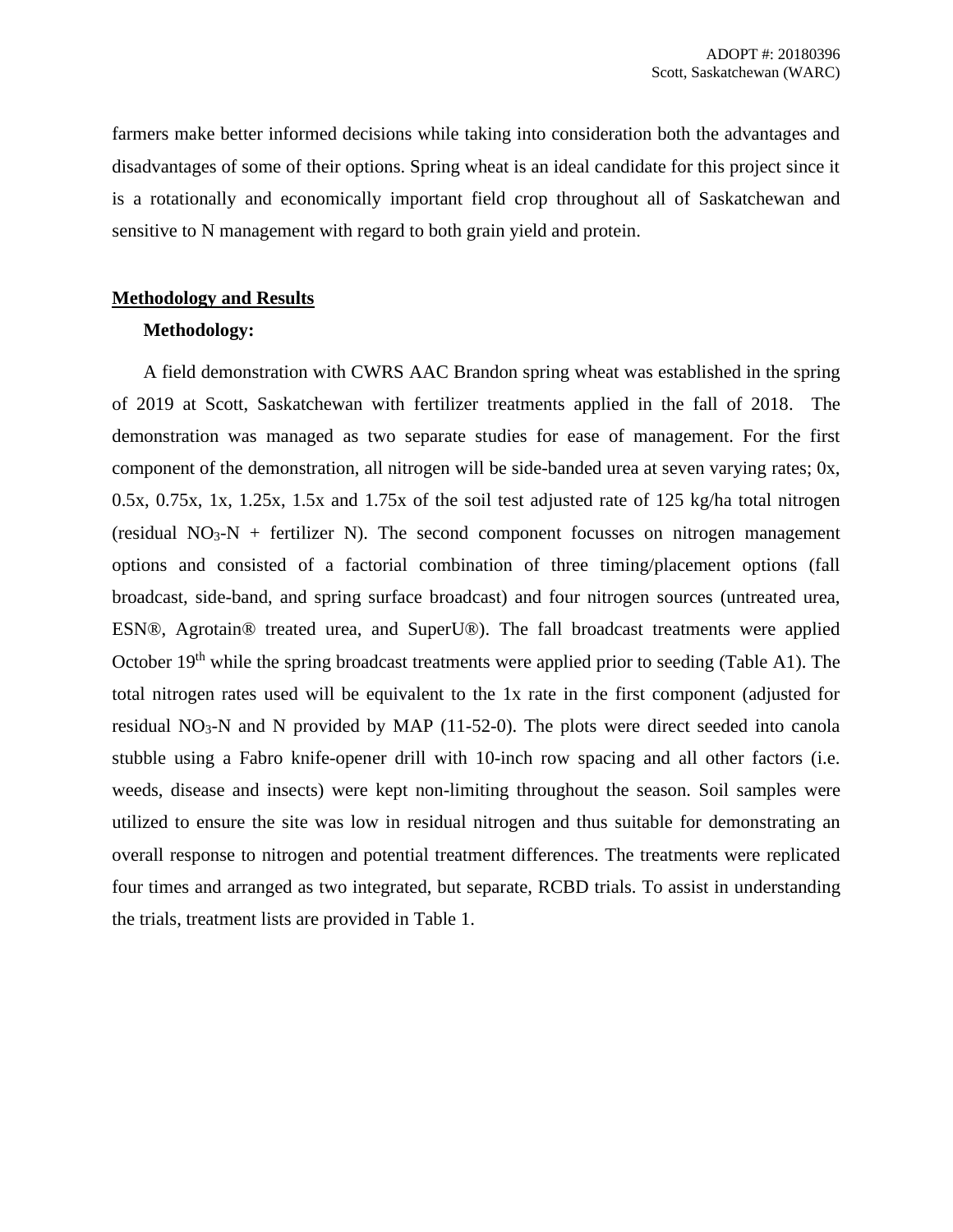| Trial #1: Right Rate*              | Trial #2: Right Time, Right Place, Right Form             |
|------------------------------------|-----------------------------------------------------------|
| 1) $0x$ (no added N fertilizer) ** | 1) Fall Broadcast – untreated urea                        |
| $0.5x$ (68 kg total N/ha)<br>2)    | 2) Fall Broadcast $-$ ESN®                                |
| $0.75x$ (94 kg total N/ha)<br>3)   | 3) Fall Broadcast - Agrotain® treated urea                |
| $1.0x$ (125 kg total N/ha)<br>4)   | Fall Broadcast – SuperU <sup>®</sup><br>4)                |
| $1.25x$ (156 kg total N/ha)<br>5)  | 5) Side-band – untreated urea                             |
| $1.50x$ (188 kg total N/ha)<br>6)  | $Side$ -band – $ESN@$<br>6)                               |
| $1.75x$ (219 kg total N/ha)<br>7)  | Side-band $-$ Agrotain <sup>®</sup> treated urea<br>7)    |
|                                    | 8) Side-band – SuperU $\circledR$                         |
|                                    | 9) Spring Broadcast – untreated urea                      |
|                                    | 10) Spring Broadcast $-$ ESN®                             |
|                                    | 11) Spring Broadcast – Agrotain <sup>®</sup> treated urea |
|                                    | 12) Spring Broadcast – SuperU®                            |
|                                    | ***1.0x rate (soil + fert = 125 kg N/ha) in all trts      |

**Table 1.** Proposed treatments in ADOPT-Fertilizer Canada 4R N Management Trials

# **Data Collection:**

Soil samples in the fall of 2018 were collected at three depth increments (0-15 cm, 15-30 cm and 30-60 cm) in order to determine fertilizer rate recommendations. Plant densities were determined by counting numbers of emerged plants on 2 x 1 meter row lengths per plot approximately four weeks after crop emergence. Normalized Difference Vegetation Index (NDVI) captures how much near infrared light is reflected compared to visible red. NDVI differentiates bare soil from the crop, comparing canopy thickness between treatments. Ratings for NDVI were conducted for each plot using a handheld Greenseeker. Yields were determined from cleaned harvested grain samples and corrected to the required moisture content. Protein for each plot was conducted as an additional seed quality parameter. Weather data was from Environment Canada.

### **Growing Conditions:**

The 2019 growing season started out extremely dry in April with only 6.1mm of precipitation and continued into May with 12.7mm. The average temperatures of April and May fell well within the long-term average of  $4.2^{\circ}$ C and  $9.1^{\circ}$ C. The month of June also had normal temperatures (14.9 $\degree$ C) but precipitation increased by 28.6% (97.7mm) compared to the long-term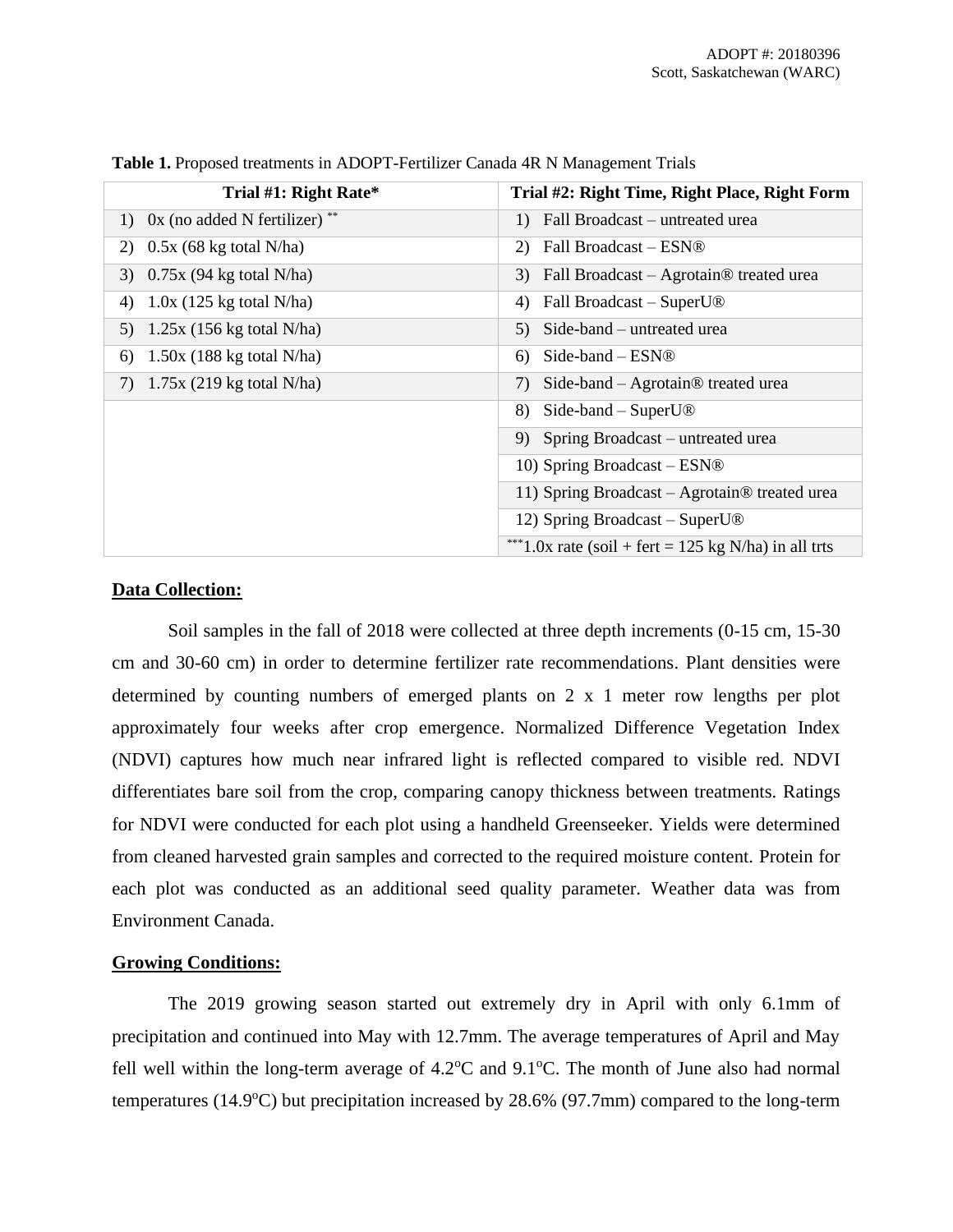average. July was a slightly colder month with a decline of  $1.2^{\circ}$ C lower than the long-term average with higher than normal precipitation of 107.8 mm compared to 69.4mm. August was far below the long-term rainfall average with 18mm and cooler temperatures throughout the majority of the month with a few exceptionally warm days. September temperatures on average were normal, however, temperatures were higher at the beginning of the month and were substantially lower in the last 2 weeks normal. Precipitation in September was 37% higher compared to the long-term average. There was also a snow fall event that occurred on September 29th. On average, there was 120.5 less growing degree days compared to the long-term average (Table 2). The majority of these days fell between July and August, resulting in a delayed crop maturity.

**Table 2.** Mean monthly temperature, precipitation and growing degree day accumulated from April to September 2019 at Scott, SK

| Year                               | April | May   | June  | July  | August | Sept. | Average |
|------------------------------------|-------|-------|-------|-------|--------|-------|---------|
| -Temperature $($ <sup>o</sup> C) - |       |       |       |       |        |       |         |
| 2019                               | 4.2   | 9.1   | 14.9  | 16.1  | 14.4   | 11.3  | 11.7    |
| $Long-termz$                       | 3.8   | 10.8  | 14.8  | 17.3  | 16.3   | 11.2  | 12.4    |
| -Precipitation (mm)-               |       |       |       |       |        |       |         |
| 2019                               | 6.1   | 12.7  | 97.7  | 107.8 | 18     | 41.8  | 284.1   |
| $Long-termz$                       | 24.4  | 38.9  | 69.7  | 69.4  | 48.7   | 26.5  | 277.6   |
| <b>-Growing Degree Days-</b>       |       |       |       |       |        |       |         |
| 2019                               | 35.2  | 185.3 | 295.4 | 333.3 | 291.1  | 202.6 | 1342.9  |
| $Long-termz$                       | 44    | 170.6 | 294.5 | 380.7 | 350.3  | 192.3 | 1432.4  |

 $\text{z}$ Long-term average (1985 - 2014)

### **Analysis**

The data was statistically analysed using the PROC MIXED in SAS 9.4. The residuals were tested for normality and equal variance to meet the assumptions of ANOVA. The means were separated using a Tukey's Honestly Significant Difference (HSD) test with level of significance at 0.05. Replications were treated as random effect factor whiles treatments were fixed effect factors.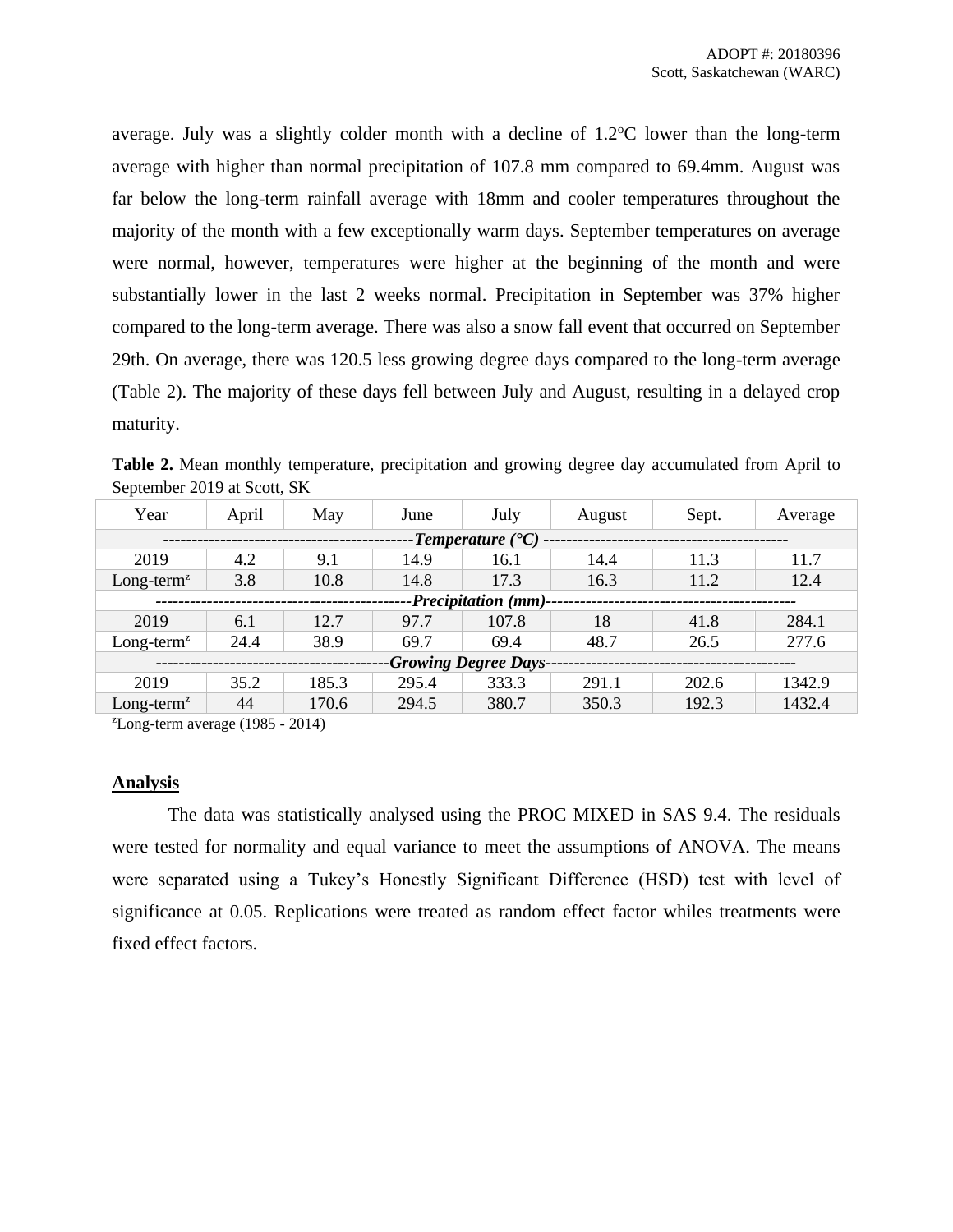### **Results & Discussion**

#### *Plant densities*

The effect of nitrogen application rates on plant densities was relatively limited  $(P=$ 0.0514), however, several trends were noted. The unfertilized check resulted in the highest plant density of 227 plants/m<sup>2</sup>. Plant densities decreased as nitrogen rates increased with the exception of 1.25x (156 kg total N/ha) and the 1.50x (188 kg total N/ha) application rates. Overall, plant densities were the highest from  $0x > 0.5x > 0.75x > 1.25x > 1.0x > 1.75x > 1.5x$  with plant densities of 227, 220, 216, 211, 203, 189, and 187 plants/ $m^2$ , respectively (data not shown).

The application timing (fall vs. spring) of ESN, SuperU, Agrotain and urea did not influence overall plant densities (Figure 5). Fall applications resulted in 190 plants/ $m<sup>2</sup>$  and spring applications resulted in 186 plants/ $m^2$ . Similar plant densities were seen between side banding versus broadcasting (fall and spring). Side banding resulted in two additional plants/ $m<sup>2</sup>$ (189 plants/m<sup>2</sup>) compared to broadcasting (187 plants/m<sup>2</sup>). The greatest plant density differences between treatments were seen when comparing products. The application of Agrotain resulted in the highest plant densities followed by urea, SuperU and ESN. Respectively, the plant densities were 193, 188, 187, and 184 plants/m<sup>2</sup>.

# *NDVI*

Nitrogen application rates significantly affected NDVI ratings (P=0.004). NDVI ratings were greatest at N applications based on the current recommended rate (1x; 125 kg total N/ha) and slightly below the recommendation (0.75x; 94 kg total N/ha). NDVI tended to decrease with N rates exceeding the recommended rates of 1.25 x (156 kg total N/ha)  $> 1.5x$  (188 kg total  $N/ha$ ) > 1.75x (219 kg total N/ha). Additionally, NDVI ratings declined when N was applied lower than the recommended rate with the lowest rating occurring at unfertilized (0x) and 0.5x (68 kg total N/ha) application rates (Figure 1).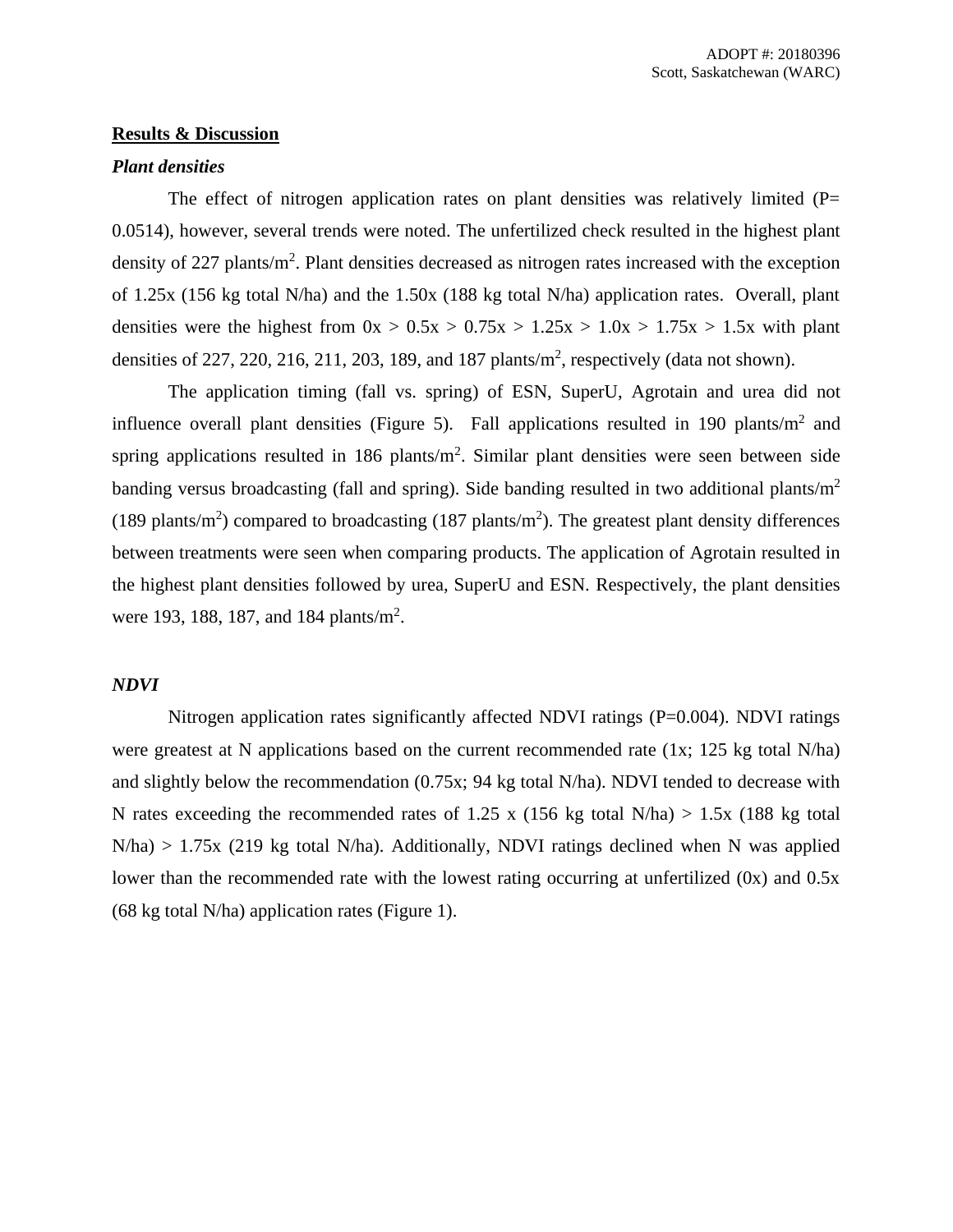

**Figure 1.** Comparison of NDVI approximately four weeks after crop emergence between fertilizer rates  $(0x, 0.5x, 0.75x, 1x, 1.25x, 1.5x, 1.5x, 1.75x)$  of the soil test adjusted rate of 125 kg/ha total nitrogen (residual  $NO<sub>3</sub>-N$  + fertilizer N)) in 4R Nitrogen Rate Management Principles in Spring Wheat in Scott, SK in 2019.

There was a significant interaction between application timing and fertilizer product (P=0.0479) on NDVI. This interaction indicates that the performance of each fertilizer was dependent on its application timing and placement. The two highest NDVI ratings were recorded when SuperU was fall and spring broadcasted while sidebanding SuperU resulted in the third lowest NDVI. The third highest NDVI rating was recorded with urea side-banded and in contrast had the lowest NDVI when it was fall broadcasted. Agrotain performed slightly better when it was applied as a fall broadcast > side-band> spring broadcast. In contrast, ESN worked best when spring broadcasted  $>$  side-banded  $>$  fall-broadcasted (Figure 2).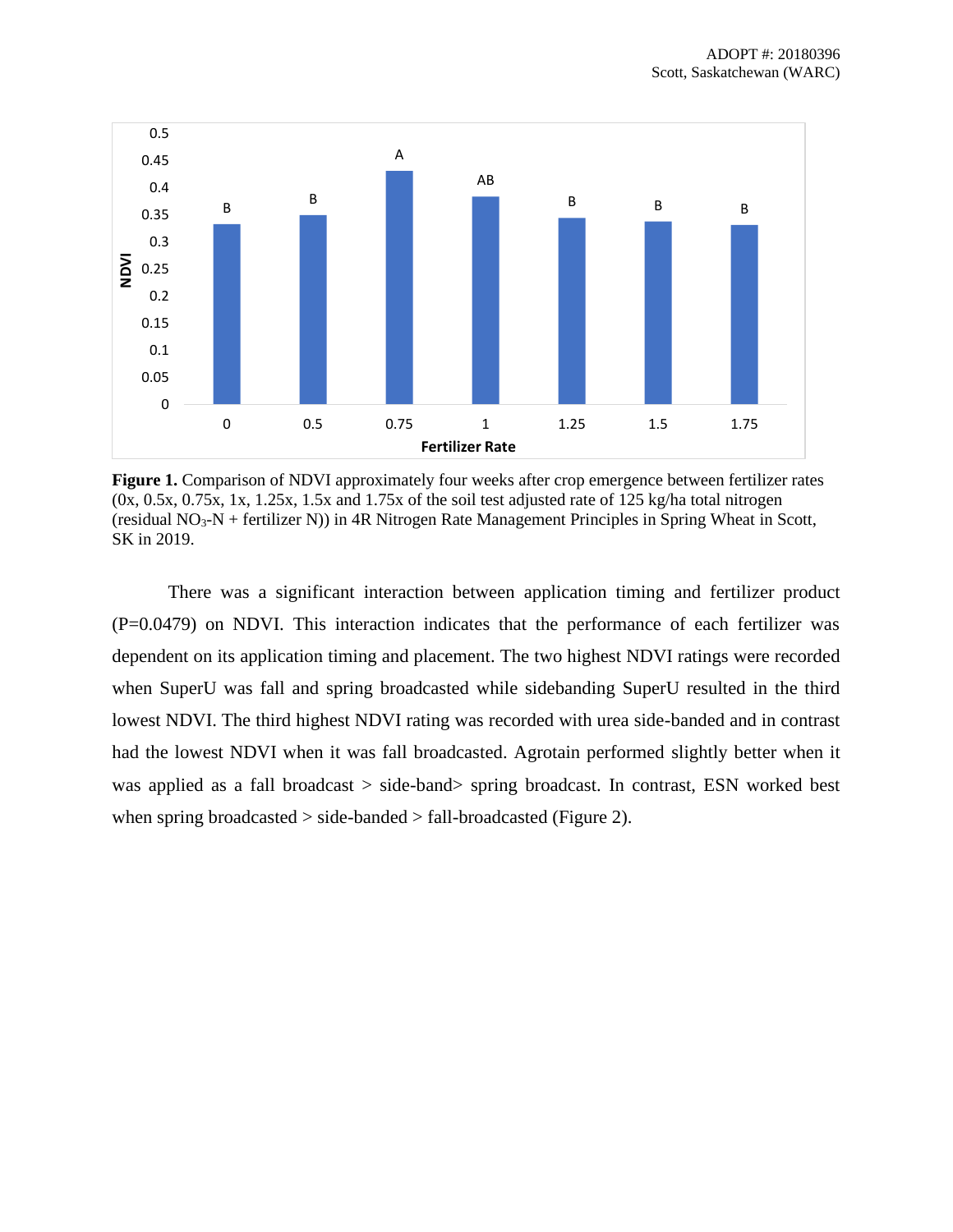

**Figure 2.** Comparison of NDVI approximately four weeks after crop emergence between fertilizer products (ESN, Urea, SuperU and Agrotain) and application timing (fall vs. spring) on spring wheat production at Scott, SK in 2019.

# *Yield & Protein*

The rate of nitrogen applied had a significantly linear effect on yield indicating that the higher rates of nitrogen resulted in the greatest yields (P=0.0011) and that yield may have continued to increase if N rates exceeded 219 kg N/ac (1.75x) (Figure 3). The highest yield of 4396 kg/ha occurred with the highest N rates applied at 219 kg N/ac (1.75x) but it did not significantly vary from the recommended N rate  $(1x)$  (Figure 3). The difference between the highest yield and highest N rate to the recommended rate was 7% (4 bu/ac). Protein remained relatively stable among the higher N rates applied (1.75x to 1x) with an average protein of 14.9%. Yield remained relatively stable with a slight decline (1 bu/ac) when N rates were reduced by 25%, however, protein dropped dramatically from 14.8% to 14.0%. Yield was strongly reduced when N rates were reduced by 10 /ac and 16 bu/ac at the 0.5x and 0x rates. Protein followed a similar trend with a 7% and 11% reduction at 0.5x and 0x rate compared to the recommended rate  $(1x)$  (Figure 3).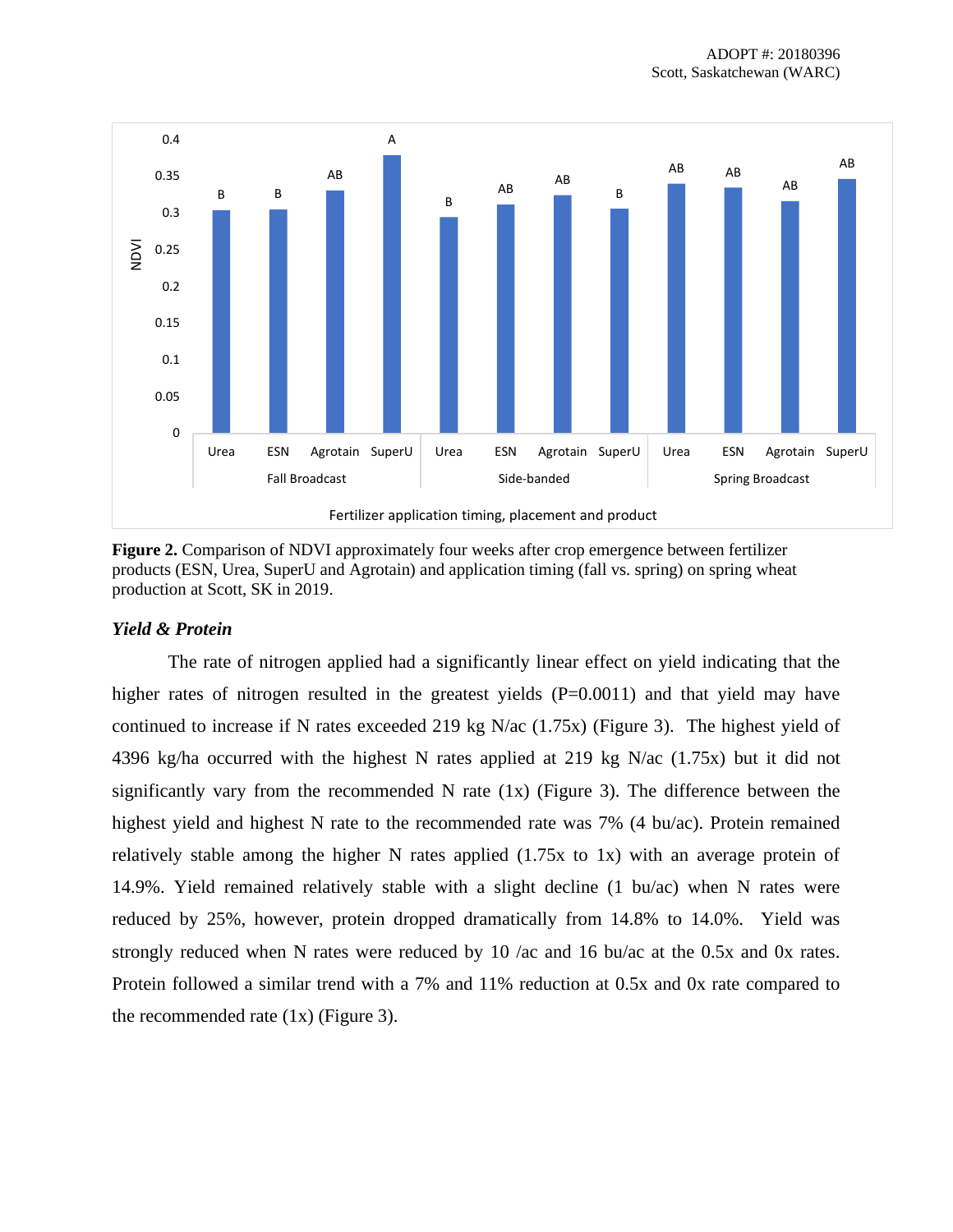

**Figure 3.** Comparison of yield (kg/ha) and protein between fertilizer rates (0x, 0.5x, 0.75x, 1x, 1.25x, 1.5x and 1.75x) of the soil test adjusted rate of 125 kg/ha total nitrogen (residual NO<sub>3</sub>-N + fertilizer N) in 4R Nitrogen Rate Management Principles in spring wheat in Scott, SK in 2019.

Placement, time and product played a significantly role in spring wheat yield  $(P=0.0345)$ , indicating the importance of using the right timing and placement (fall vs. spring broadcast vs. side banding) for the right product. The two highest yields were achieved with a fall and spring broadcast application of SuperU while side-banding SuperU was the least effective placement (Figure 4). Agrotain productivity was also influenced by placement as fall broadcasting and sidebanding were relatively similar (2 bu/ac yield difference). In contrast, spring applications of Agrotain resulted in a 10% yield loss compared to fall applications. Fertilizer placement of ESN was less influenced by placement compared to the other two specialty products. The best application of ESN occurred with fall and spring broadcasting followed by side-banding, however, the total yield difference between the worst and best placement was a 4% yield difference. Urea was influenced by placement with the largest yield losses occurring with fall broadcast applications (7% yield loss) compared to spring broadcast applications. Side-banding and spring broadcasting resulted in similar yields. Protein was not significantly influenced by product or placement but a general trend can be noted. The protein levels amongst the four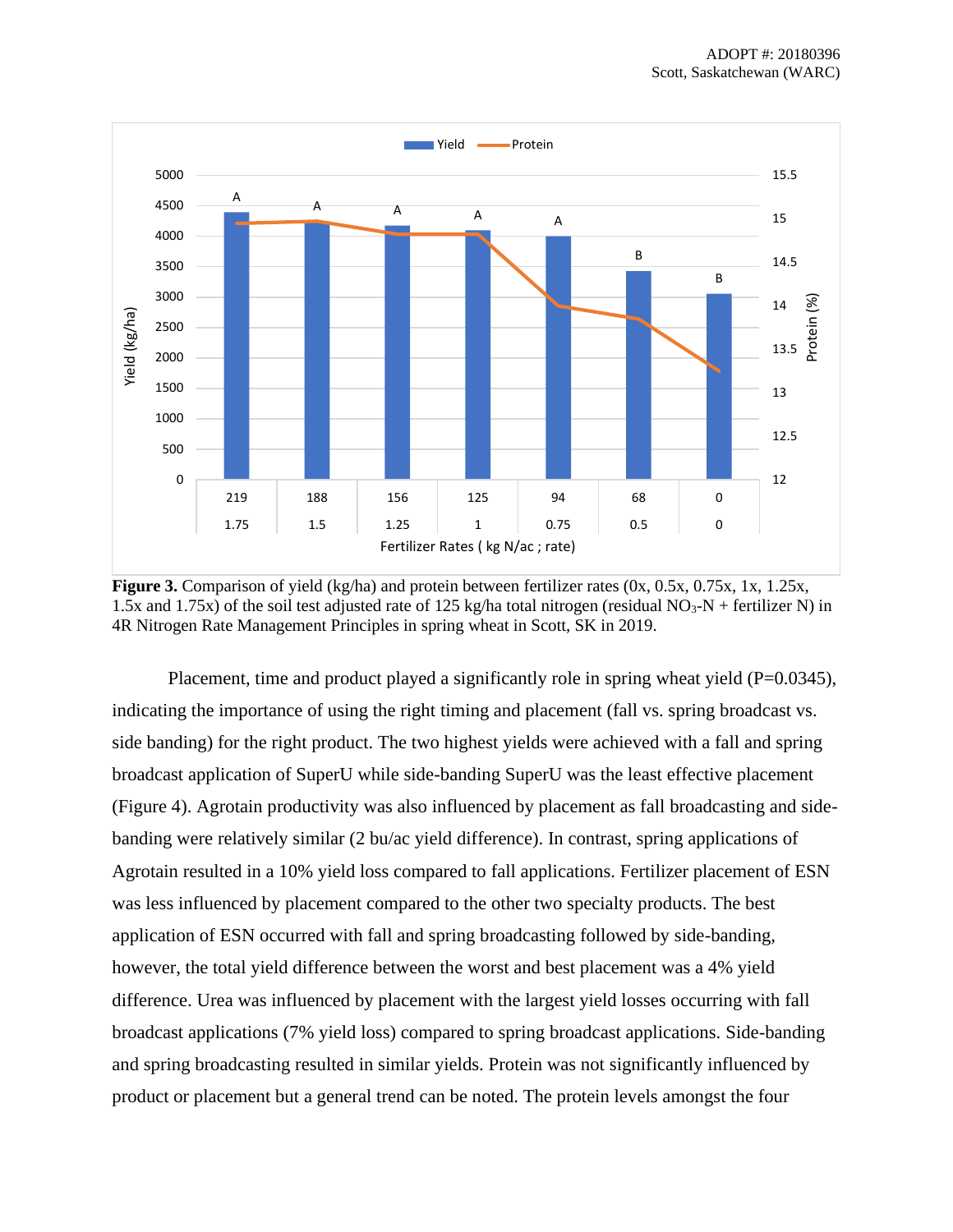different fertilizers were slightly elevated for ESN> Agrotain> urea > SuperU. The lower protein recorded for SuperU is likely a function of the inverse relationship between yield and protein (high yield results in lower protein).



**Figure 4.** Comparison of yield (kg/ha) and protein (%) between fertilizer products (ESN, Urea, SuperU and Agrotain) and application timing (fall vs. spring) on spring wheat production at Scott, SK in 2019.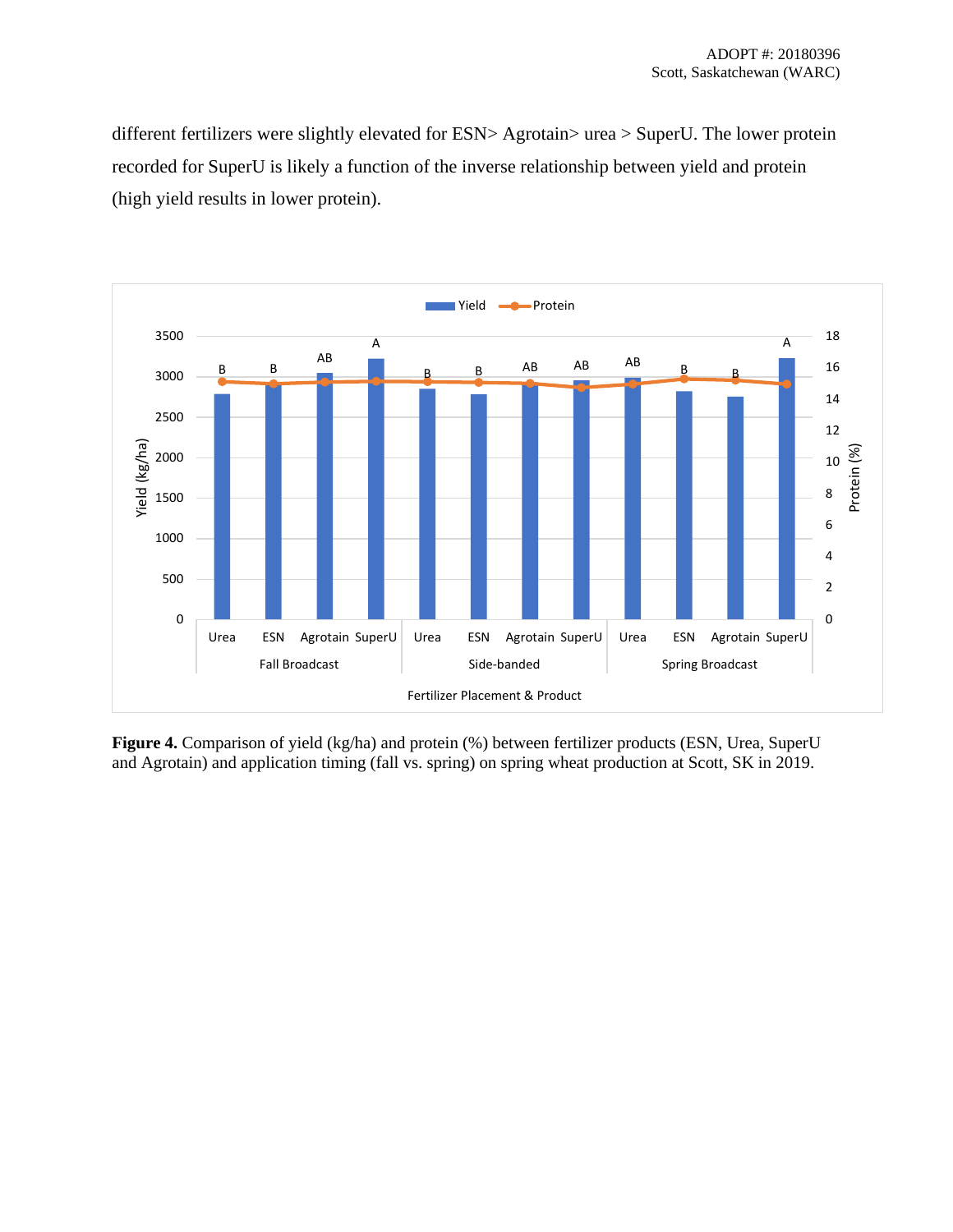# **Discussion**

The importance of utilizing the 4R principles of right rate, right source, right time and right placement and the interaction between these principles for improved crop production were apparent throughout the growing season. Crop establishment best occurred under proper fertilization rates but declined with each increase in nitrogen rate. The two highest N rates resulted in plant densities below the current spring wheat establishment recommendations of 23 to 28 plants/ $ft^2$  (Government of Manitoba, 2019). Stand reductions can occur through ammonia toxicity and salt injury. In most instances, utilizing different N rates and products can influence overall plant density by reducing seed damage. When soil moisture conditions are very good to excellent during germination and emergence, higher N rates can be tolerated. With moist soil conditions, water dilutes the concentration of nitrogen molecules around the seed. In dry conditions, nitrogen fertilizer tends to produce higher concentrations of ammonia that can damage young seedlings. Utilizing products with a polymer coating (ESN) can allow for higher safe-rates by lowering the concentration of ammonia that is in contact with the seedling. Nitrogen in the form of urea should be placed further from the seed at the recommended rates when conditions are drier. Overall, nitrogen rates, placement and product can play a large role in plant density under certain environmental conditions and consequentially can influence overall plant growth, yield and seed quality.

Early season vigor captured through NDVI also highlighted the importance of the 4R practices. The greatest vegetation produced (highest NDVI value) occurred when N rates were applied based on the recommended rate or slightly lower. Applying excessive amounts of N was equivalent to no N applied, as both methods resulted in the lowest NDVI. A low NDVI indicates poor canopy closure and reduced vegetative growth. This can occur in two ways: (1) reduced plant densities due to seedling damage and (2) starving the plants of essential nutrients required for growth and development. This highlights the importance of utilizing the right rate as over applying N can cause more damage than if no fertilizer was applied at all.

The use of enhanced efficiency fertilizers used at the right time and placement also played a role in early season vigor. Enhanced efficiency fertilizers such as volatilization inhibitors (Agrotain) and volatilization / nitrification inhibitors (SuperU) can reduce the potential risks associated with applying N well ahead of peak crop uptake (i.e. fall applications) or sub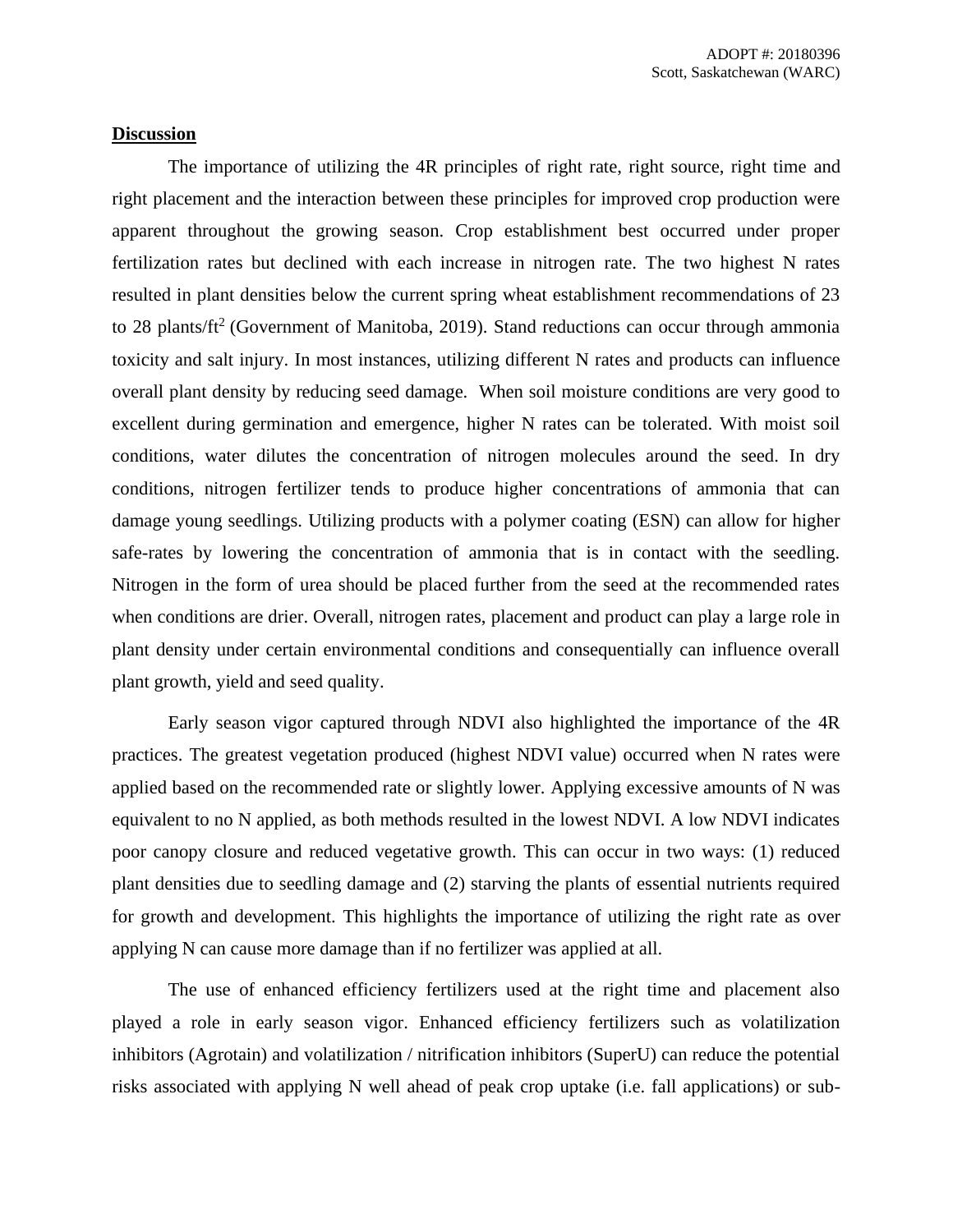optimal placement methods (i.e. surface broadcast). These benefits were quickly realized as the two highest NDVI ratings were recorded when SuperU was fall and spring broadcasted while urea fall broadcasted resulted in the one of the lowest NDVI. These results highlight the importance of the right rate, source, time and placement as each product performed best when it was properly applied to provide the greatest early season benefits.

Utilizing the 4R principles to improve early season vigor can often translate into increased development and productivity to ultimately enhance yields. The two highest yields which corresponded with the highest NDVI were achieved with a fall and spring broadcast application of SuperU while side-banding SuperU was the least productive placement. Urea efficacy was also influenced by timing and placement with the largest yield losses occurring with fall broadcast applications (7% yield loss) compared to spring broadcast and sidebanded applications. Achieving the highest yields can be achieved simply by following the basic 4R principles to ensure each product is placed at the right time and at the right rate.

Yield was also largely influenced by N application rate. The highest N rates applied at 219 kg N/ac (1.75x) resulted in the highest yields, however the difference between the highest yield and highest N rate to the recommended rate was only 4 bu/ac. This minor yield gain would not offset the costs incurred from the additional 94 kg/ha of fertilizer applied. In contrast, reducing the fertilizer rates by half had a 10 bu/ac yield loss that would not be economically profitable. Additionally, applying too low of a nitrogen rate can deplete soil nutrient reserves to ultimately result in future yield losses. Ensuring that all four principles are utilized together is essential to maximize productivity and profitability.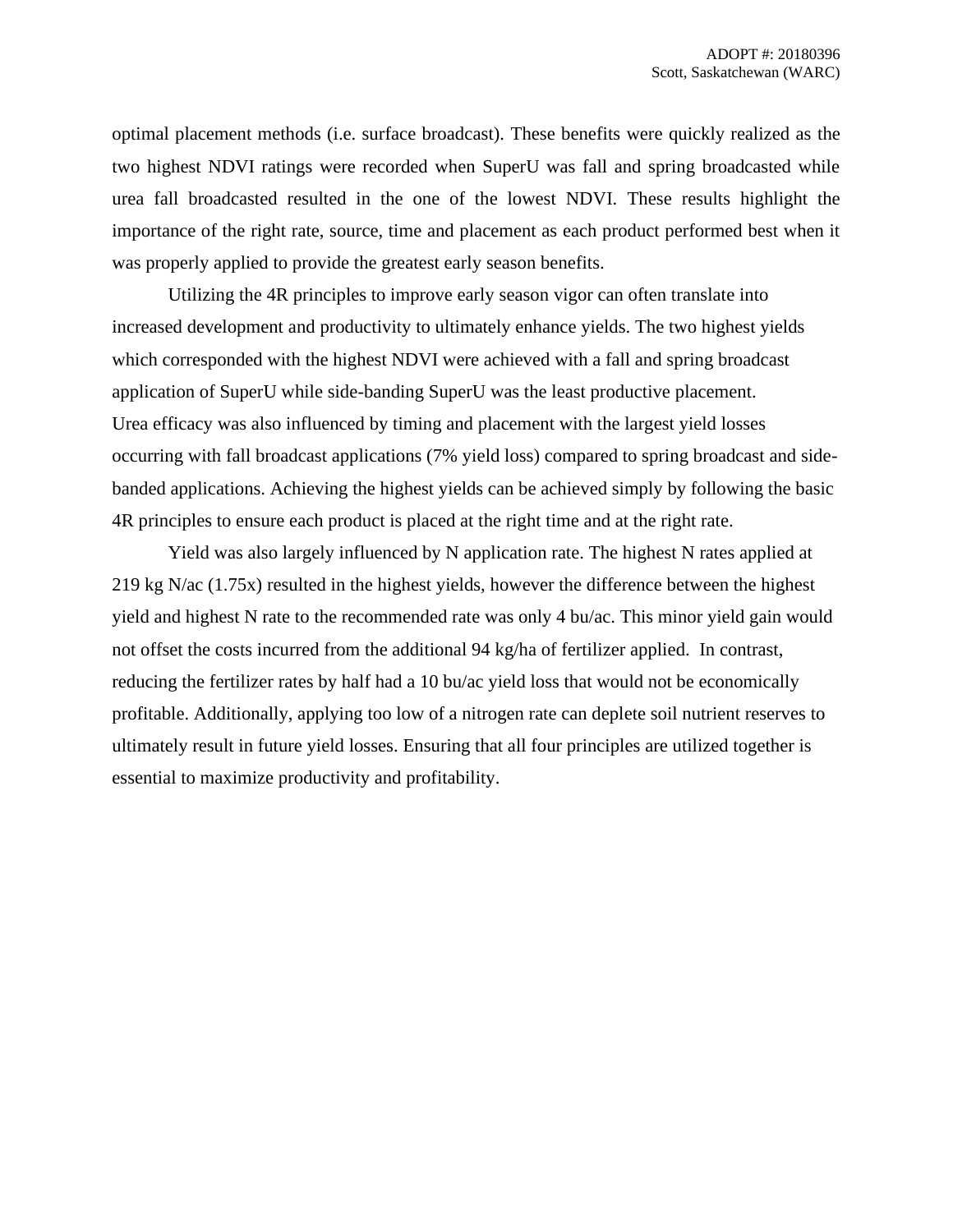# **Conclusions and Recommendations**

The importance of utilizing the 4R principles of right rate, right source, right time and right placement and the interaction between these principles for improved crop production were apparent throughout the growing season. Crop establishment best occurred under proper fertilization rates but declined with each increase in nitrogen rate. Stand reductions occurred through ammonia toxicity and salt injury occurred at the highest application rates. Early season vigor was reduced at both the highest N rates due to a reduced plant stand while the unfertilized spring wheat plants were starved of the essential nutrients required for growth and development. The importance of utilizing the right rate were clear as over applying N caused greater early season damage than if no fertilizer was applied at all. The spring wheat crop was able to compensate for the reduced plant densities and lower crop vigor at the highest N application rate (219 kg N/ac). Fertilizing the spring wheat in excess of the recommended rate (125 kg N/ac) resulted in the highest yields. However, the difference between the highest yield and highest N rate to the recommended N rate was only 4 bu/ac. This minor yield gain would not offset the costs incurred from the additional 94 kg/ha of fertilizer applied. In contrast, reducing the fertilizer rates by half had a 10 bu/ac yield loss that would not be economically profitable. Additionally, applying too low of a nitrogen rate can deplete soil nutrient reserves to ultimately result in future yield losses. Ensuring that all four principles are utilized together is essential to maximize productivity and profitability.

### **Supporting Information**

### **Acknowledgements**

Financial support was provided by the Agricultural Demonstration of Practices and Technologies (ADOPT) initiative under the Canada-Saskatchewan Canadian Agricultural Partnership (CAP) bi-lateral agreement. The Saskatchewan Ministry of Agriculture will be acknowledged in any written or oral presentations which may arise regarding this study. We would like to acknowledge Herb Schell and our summer staff, Keanna Svendsen-Striga, Jocelyn Leidl and Haile Wangler, for their technical assistance with project development and implementation for the 2019 growing season. This report will be distributed through WARC's website and included in WARC's and Agri-ARM annual reports.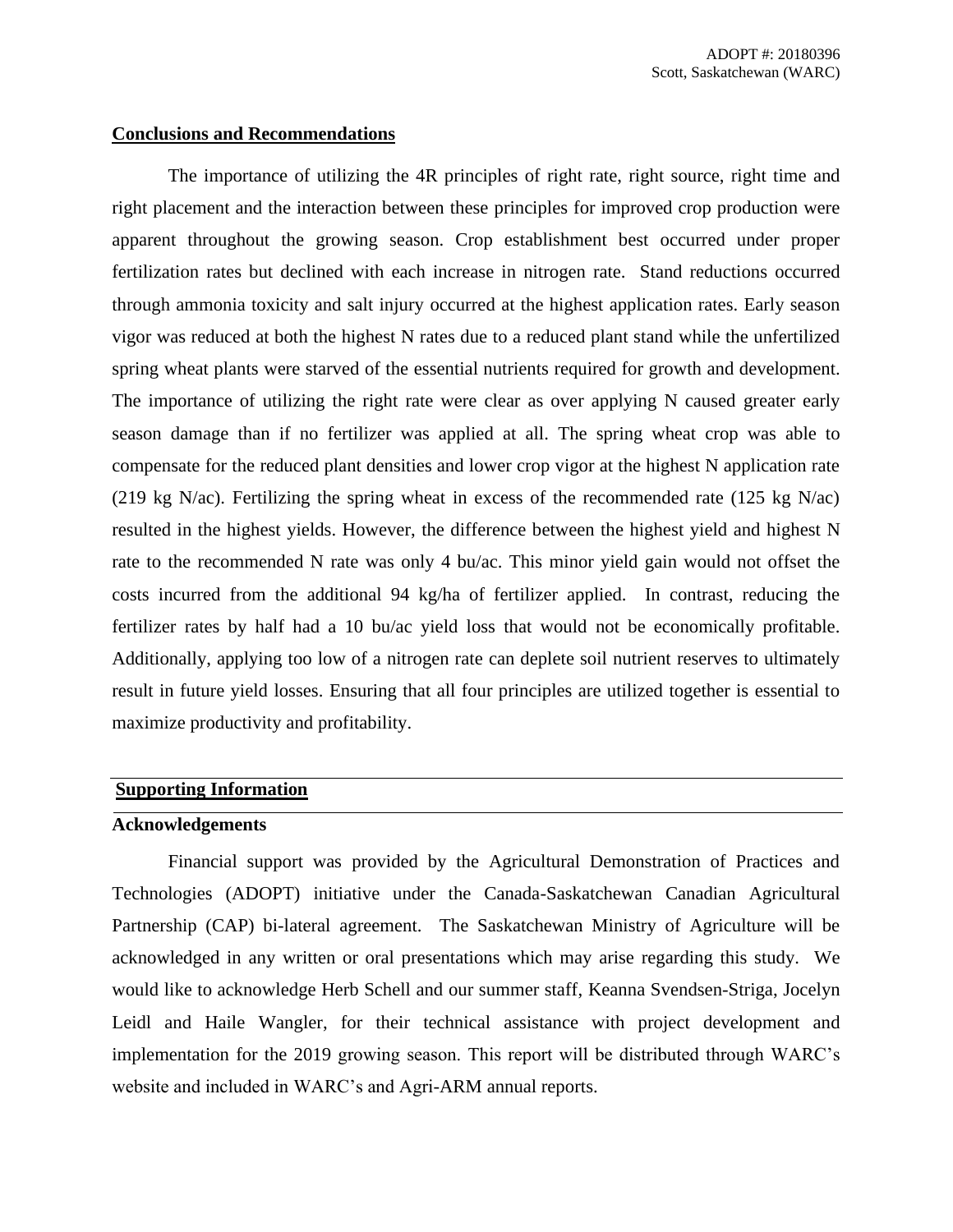# **Appendices**

# **Appendix A**

**Table A1.** Agronomic information for the study of nitrogen rates on spring wheat production (Trial 1) and the effects of placement, timing and source of nitrogen fertilizers (Trial 2) at Scott, 2019

|                    | Product                      | Rate                                | Date                      |
|--------------------|------------------------------|-------------------------------------|---------------------------|
| <b>Fertilizer:</b> |                              |                                     |                           |
| Trial 1            | <b>Based on protocol</b>     |                                     | May $14th$                |
| Trial 2            | <b>Based on protocol</b>     |                                     | May $21st$                |
|                    | <b>Fall Broadcast</b>        |                                     | October 19th              |
| Seed:              |                              |                                     |                           |
| <b>Trial 1</b>     | <b>AAC</b> Brandon           | $300 \text{ seeds/m}^2$             | May $14th$                |
| <b>Trial 2</b>     | <b>AAC</b> Brandon           | $300$ seeds/m <sup>2</sup>          | May $21st$                |
| Herbicide:         |                              |                                     |                           |
| <b>Pre-plant</b>   | Glyphosate $540 \&$ AIM EC   | $1L/ac \& 35mL/ac$                  | May $19th$                |
| In-Crop            | Axial & Buctril M            | $0.5L/ac \& 0.4L/ac$                | June 26 <sup>th</sup>     |
| <b>Desiccation</b> | Heat LQ, Roundup 540 & Merge | 42.8mL/ac, $0.67$ L/ac & $0.2$ L/ac | September 6 <sup>th</sup> |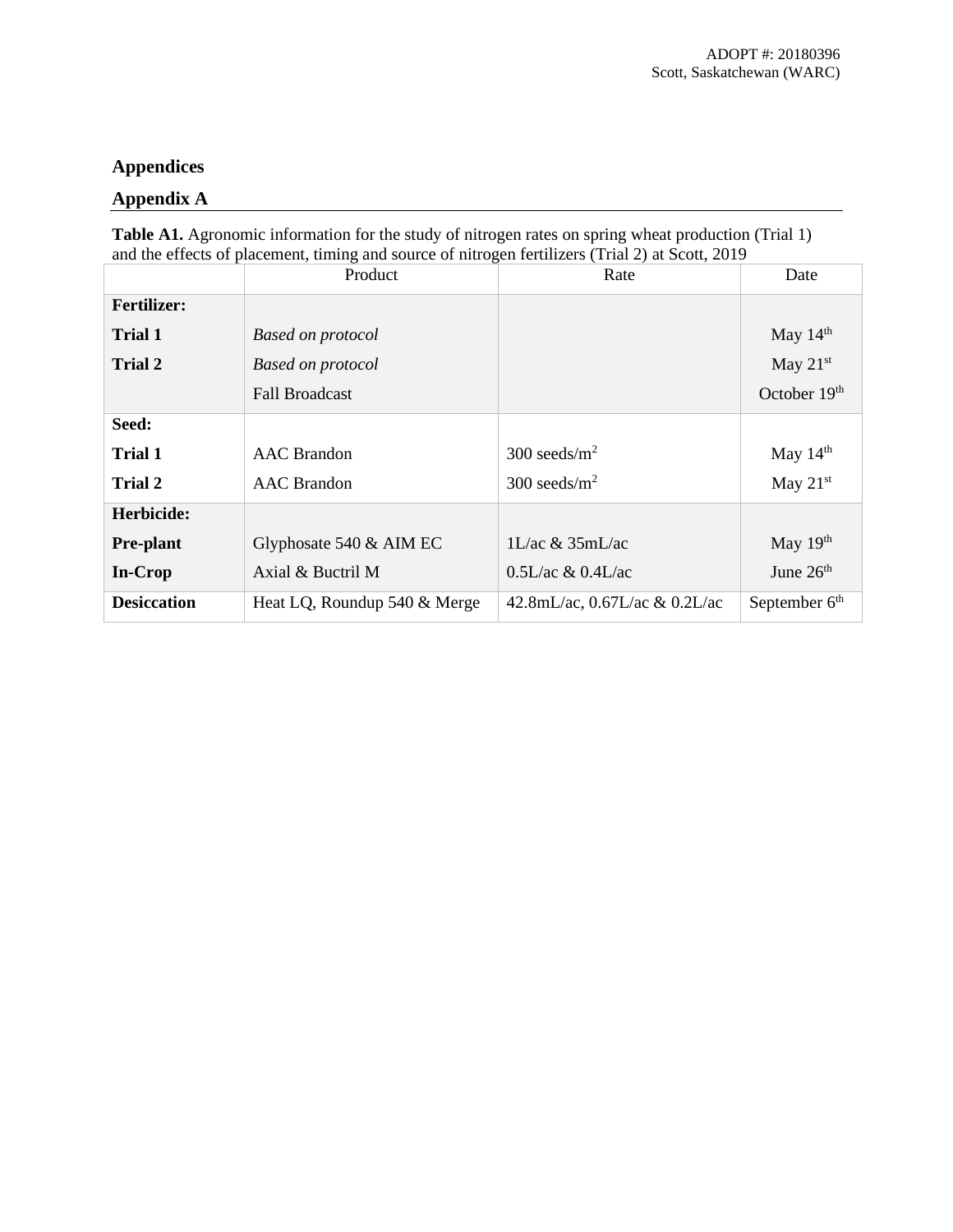# **Abstract**

# **Abstract/Summary**

The 4R nutrient principles of right rate, right source, right time and right placement and the interaction between these principles was demonstrated on spring wheat at Scott, SK 2019. For the first component of the demonstration, all nitrogen was side-banded urea and there was seven nitrogen rates; 0x, 0.5x, 0.75x, 1x, 1.25x, 1.5x and 1.75x of the soil test adjusted rate of 125 kg/ha total N (residual  $NO<sub>3</sub>-N$  + fertilizer N). The second component focused on nitrogen management options and consisted of a factorial combination of three timing/placement options (fall broadcast, side-band, and spring surface broadcast) and four nitrogen sources (untreated urea, ESN®, Agrotain® treated urea, and SuperU®). Crop establishment best occurred under proper fertilization rates but declined with each increase in nitrogen rate. Stand reductions occurred through ammonia toxicity and salt injury occurred at the highest application rates. Early season vigor was reduced at both the highest N rates due to a reduced plant stand while the unfertilized spring wheat plants were starved of the essential nutrients required for growth and development. The importance of utilizing the right rate were clear as over applying N caused greater early season damage than if no fertilizer was applied at all. The spring wheat crop was able to compensate for the reduced plant densities and lower crop vigor at the highest N application rate (219 kg N/ac). Fertilizing the spring wheat in excess of the recommended rate (125 kg N/ac) resulted in the highest yields. However, the difference between the highest yield and highest N rate to the recommended N rate was only 4 bu/ac. This minor yield gain would not offset the costs incurred from the additional 94 kg/ha of fertilizer applied. In contrast, reducing the fertilizer rates by half had a 10 bu/ac yield loss that would not be economically profitable. Additionally, applying too low of a nitrogen rate can deplete soil nutrient reserves to ultimately result in future yield losses. Ensuring that all four principles are utilized together is essential to maximize productivity and profitability.